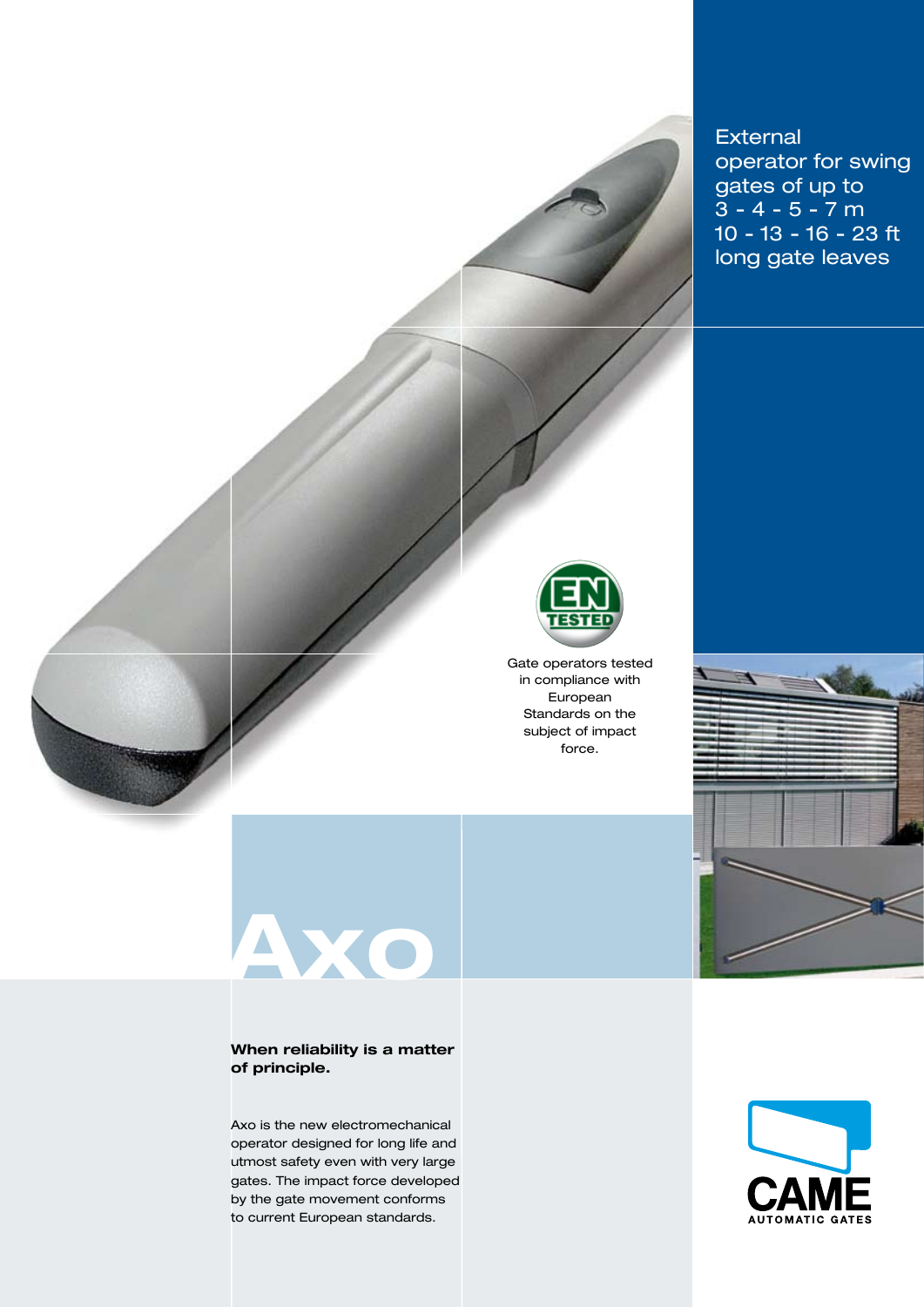# **AXO** 230V 24V

### Came dependability and experience at the touch of your fingertips

**A design to serve technology.**  Came innovation has designed an excellent versatile bearing structure. The two stems in the versions up to 3 and 7 m per leaf, engage smoothly into a single semishell structure.



**Encoder management.** The slow-down speed of the 230V A.C. gearmotor is also controlled by encoder technology which keeps the generated force under control as well.



**En Tested safety.** Axo technology conforms to the current European standards relative to impact force.

The gearmotor has bearing semi-shells in die-cast aluminium of excellent quality and silent running. Axo is equipped with adjustable mechanical stop to memorize the gate run. Available also in the 24V version with the simplified connection system with only one single three-wired cable and with the innovative 230V technology, which gives very efficient and simple control of slowing down movements.

#### **True comfort.**

The electronics of the 24V version can be equipped with a device that, in the event of a blackout, activates the emergency back-up function that uses batteries. In industrial and other intensive use settings, Ati can also be connected to an emergency generator.

**EN12445 – EN12453 compliant.**  The dedicated panels (ZM3E and ZLJ24) constantly control the gate leaves' movement allowing for safe thrust, and is EU standard compliant.



**Electromechanical is better.**  Axo is an electromechanical operator in line with Came tradition. It is designed to always work, even in the severest of climatic conditions.

**Choose among 6 models.**  The Axo range features 6 different models each thought up to meet every need in terms of use and application.

**New tecnology inside.**  The revolutionary double-threaded worm-screw drastically reduces wear on the axle box.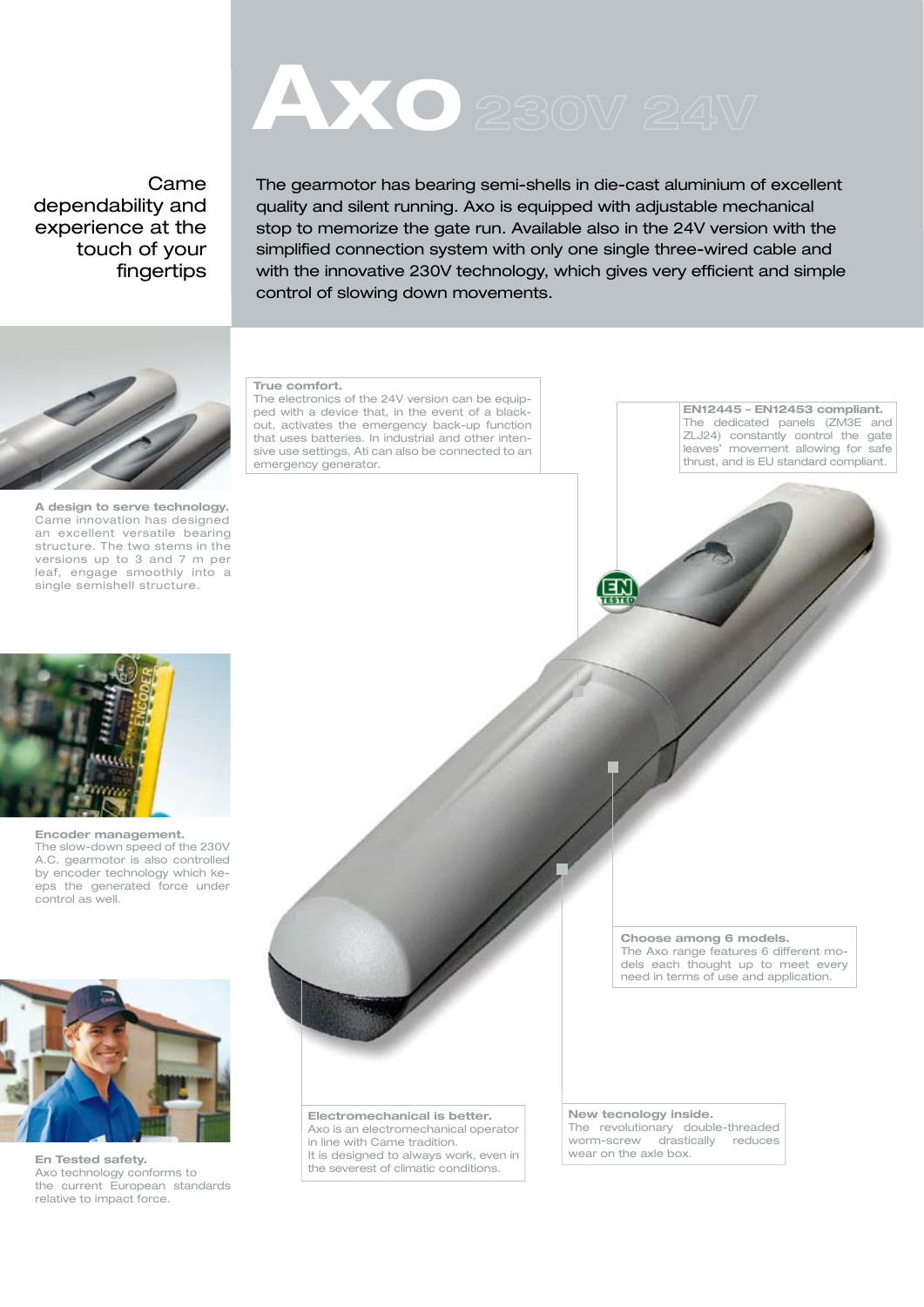

## The 230V electronics

Besides the usual control and safety functions, Axo's new 230V electronics provide certain details that allow for total control of the operator and optimal working conditions of the same. Here are some examples:

- **> Total control of the gate from the transmitter** control including the possibility of immediately stopping the movement of the gate leaves.
- **> Possibility of programming the gate to partially open** Ideal for all entrances that don't have a specific pedestrian gate.
- **> System's active safety-devices test** performed prior to each gate opening and closing cycle.



#### When total comfort, performance and safety are needed, Axo's technology elevates the potential to the highest standards, meaning:

#### **> Controlled impact forces**

Thanks to laboratory testing carried out on a door sample, all versions of Axo are European standard EN12445 and EN12453 compliant, in terms of impact forces.

#### **> No more blackouts**

Axo's 24V electronics automatically detect any absence of power and immediately activate the emergency back-up batteries, to always open and close the gate (optional).

#### **> Frequent passages**

The low-voltage gearmotor guarantees functioning even in the harshest of working conditions, such as in apartment blocks and industrial facilities.

#### **> Obstacle detection**

A special electronic circuit constantly sweeps for any obstacles to the gate leaves, and if needed stops or inverts the direction of motion.



#### **Standard installation**





In the event a careful analysis of the automated gate's risks were to require it, the use of sensitive safety infrared or contact edges becomes indispensable. In the event of panel gates, and very windy conditions, we suggest installing the 230V version.